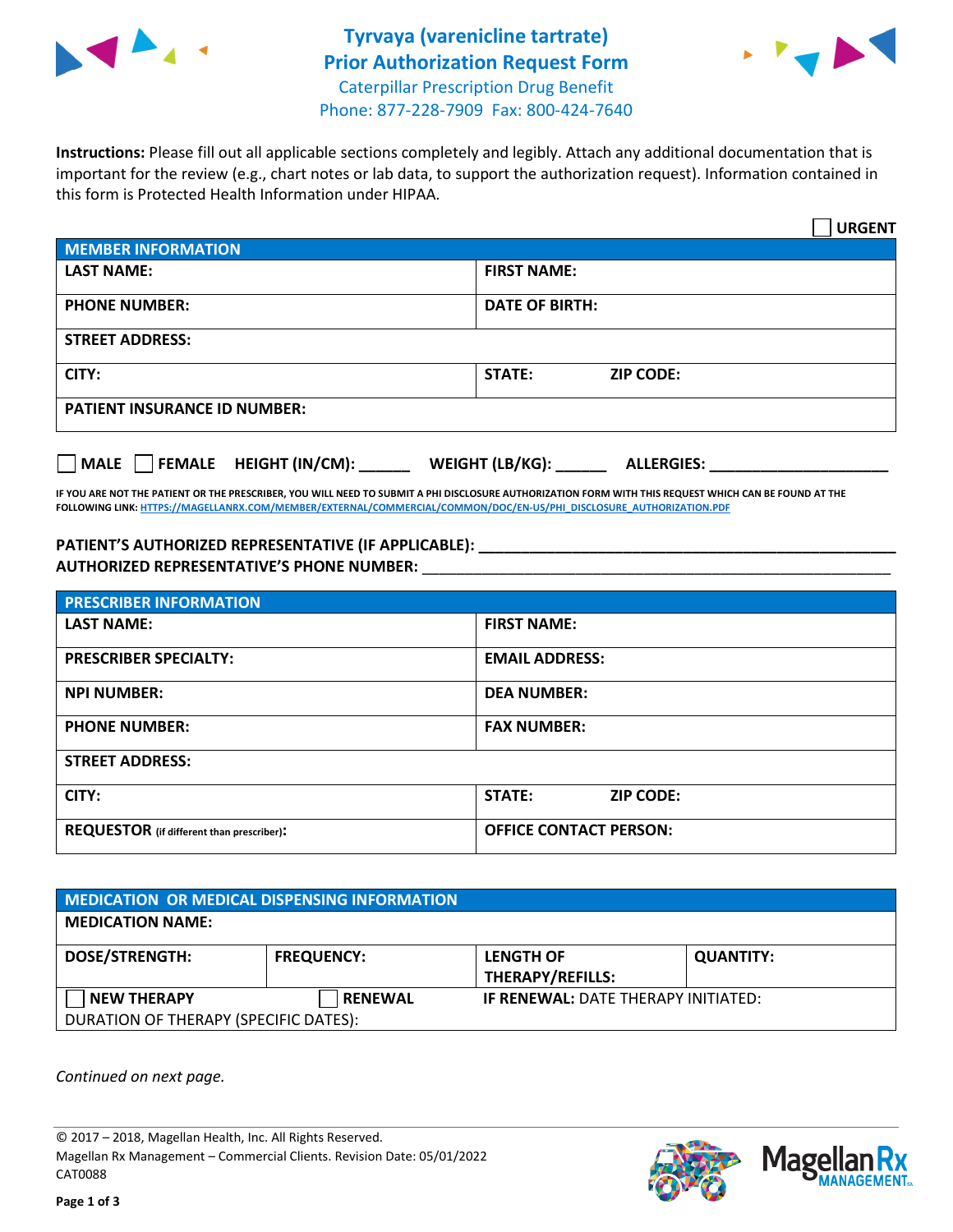



| <b>MEMBER'S LAST NAME:</b>                                                                                                                                                                             | <b>MEMBER'S FIRST NAME:</b>                                                                                                                                                                                                                                                                                                                                                                                                                            |                                                       |  |  |
|--------------------------------------------------------------------------------------------------------------------------------------------------------------------------------------------------------|--------------------------------------------------------------------------------------------------------------------------------------------------------------------------------------------------------------------------------------------------------------------------------------------------------------------------------------------------------------------------------------------------------------------------------------------------------|-------------------------------------------------------|--|--|
|                                                                                                                                                                                                        | 1. HAS THE PATIENT TRIED ANY OTHER MEDICATIONS FOR THIS CONDITION?                                                                                                                                                                                                                                                                                                                                                                                     | YES (if yes, complete below)<br><b>NO</b>             |  |  |
| <b>MEDICATION/THERAPY (SPECIFY</b><br>DRUG NAME AND DOSAGE):                                                                                                                                           | <b>DURATION OF THERAPY (SPECIFY</b><br>DATES):                                                                                                                                                                                                                                                                                                                                                                                                         | <b>RESPONSE/REASON FOR</b><br><b>FAILURE/ALLERGY:</b> |  |  |
| 2. LIST DIAGNOSES:                                                                                                                                                                                     |                                                                                                                                                                                                                                                                                                                                                                                                                                                        | <b>ICD-10:</b>                                        |  |  |
| Dry Eye Disease (DED)<br>□ Other diagnosis:<br>ICD-10                                                                                                                                                  |                                                                                                                                                                                                                                                                                                                                                                                                                                                        |                                                       |  |  |
| PRIOR AUTHORIZATION.                                                                                                                                                                                   | 3. REQUIRED CLINICAL INFORMATION: PLEASE PROVIDE ALL RELEVANT CLINICAL INFORMATION TO SUPPORT A                                                                                                                                                                                                                                                                                                                                                        |                                                       |  |  |
| Is the medication being used in conjunction with a clinical trial? $\Box$ Yes $\Box$ No<br><b>D</b> Opthalmologist<br><b>D</b> Optometrist                                                             | Select if Tryvaya is being prescribed by or in consultation with one of the following specialists:<br>Rheumatologist                                                                                                                                                                                                                                                                                                                                   |                                                       |  |  |
| Does the prescriber attest that other causes of dry eye have been managed? $\Box$ Yes $\Box$ No                                                                                                        |                                                                                                                                                                                                                                                                                                                                                                                                                                                        |                                                       |  |  |
| Has the patient trialed and failed preservative-free, non-prescription lubricating eye drops (e.g., artificial tears)?<br>$\Box$ Yes $\Box$ No Please provide trial dates and chart note documentation |                                                                                                                                                                                                                                                                                                                                                                                                                                                        |                                                       |  |  |
| Has the patient had a therapeutic failure to a trial with Restasis?<br>$\Box$ Yes $\Box$ No Please provide trial dates and chart note documentation                                                    |                                                                                                                                                                                                                                                                                                                                                                                                                                                        |                                                       |  |  |
| Are there any other comments, diagnoses, symptoms, medications tried or failed, and/or any other information the<br>physician feels is important to this review?                                       |                                                                                                                                                                                                                                                                                                                                                                                                                                                        |                                                       |  |  |
|                                                                                                                                                                                                        |                                                                                                                                                                                                                                                                                                                                                                                                                                                        |                                                       |  |  |
| information is received.                                                                                                                                                                               | Please note: Not all drugs/diagnosis are covered on all plans. This request may be denied unless all required                                                                                                                                                                                                                                                                                                                                          |                                                       |  |  |
|                                                                                                                                                                                                        | ATTESTATION: I attest the information provided is true and accurate to the best of my knowledge. I understand that<br>the Health Plan, insurer, Medical Group or its designees may perform a routine audit and request the medical<br>information necessary to verify the accuracy of the information reported on this form.                                                                                                                           |                                                       |  |  |
| Prescriber Signature or Electronic I.D. Verification:                                                                                                                                                  |                                                                                                                                                                                                                                                                                                                                                                                                                                                        | Date:                                                 |  |  |
| and arrange for the return or destruction of these documents.                                                                                                                                          | CONFIDENTIALITY NOTICE: The documents accompanying this transmission contain confidential health information that is legally privileged. If<br>you are not the intended recipient, you are hereby notified that any disclosure, copying, distribution, or action taken in reliance on the contents<br>of these documents is strictly prohibited. If you have received this information in error, please notify the sender immediately (via return FAX) |                                                       |  |  |
|                                                                                                                                                                                                        |                                                                                                                                                                                                                                                                                                                                                                                                                                                        |                                                       |  |  |
| <b>FAX THIS FORM TO: 800-424-7640</b>                                                                                                                                                                  |                                                                                                                                                                                                                                                                                                                                                                                                                                                        |                                                       |  |  |

**MAIL REQUESTS TO:** Magellan Rx Management Prior Authorization Program; c/o Magellan Health, Inc.

© 2017 – 2018, Magellan Health, Inc. All Rights Reserved. Magellan Rx Management – Commercial Clients. Revision Date: 05/01/2022 CAT0088